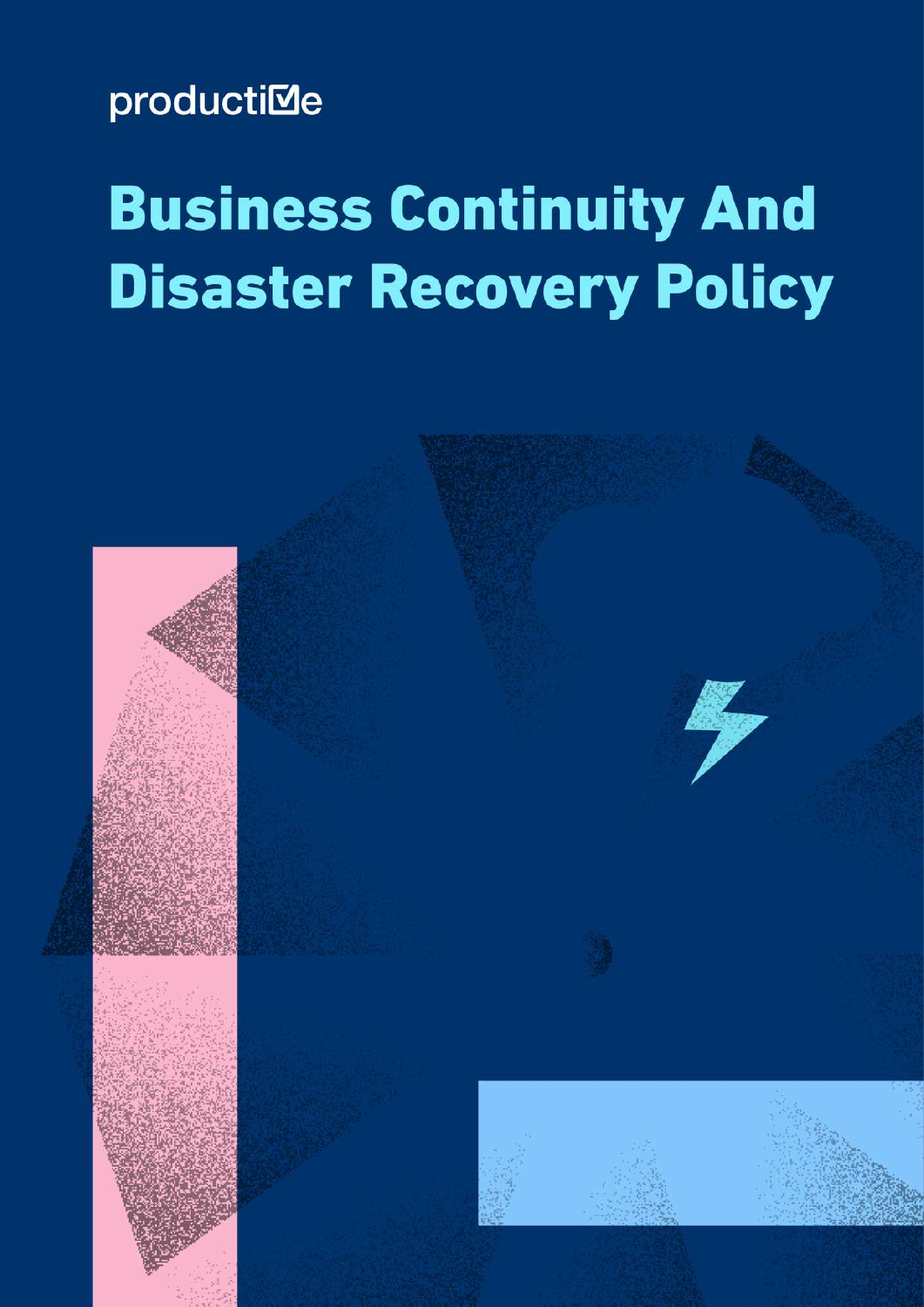# Secure Data Storage, Backup, And Recovery

Productive supports your agency's business continuity and ensures full recovery of your data in the least possible time so that your business operates without interruptions.

# BACKUP POLICY

Data entered into Productive is regularly backed up. All backups are encrypted and stored at an offsite location to help ensure that they are available in the unlikely event that a restore is necessary.

# DAILY BACKUPS

As an extra precaution, Productive regularly takes automatic database snapshots, which we securely move to a separate data center in case of a regional AWS failure. Our database snapshots are stored for 30 days.

At Productive we perform two types of manual database snapshots. We perform short-term backups once every 3 hours and store the data for 2 days. This is done to ensure that the least possible amount of data is lost in the case of an unfortunate event. We perform long-term backups once every few months and save the data in cold storage for an indefinite period of time. We have a standby replica of the database in case something physically happens to the original one. Everything is backed up in real time to make sure that your data is safe.

Productive is responsible for performing regular backup and disaster recovery tests to ensure a recovery and business continuity plan in the case of a natural disaster or failure. Our system is closely monitored 24/7. In case anything happens, Productive knows about it immediately and can react. There are realtime reports in place that ensure we are ready to fix any issue.

Files uploaded to Productive as attachments are not backed up on the same schedule, and instead rely on Amazon S3's versioning mechanism and their claimed 99.999999999% durability. Files associated with Productive tasks from a supported cloud storage provider are also subject to the storage provider's own backup procedures and policies.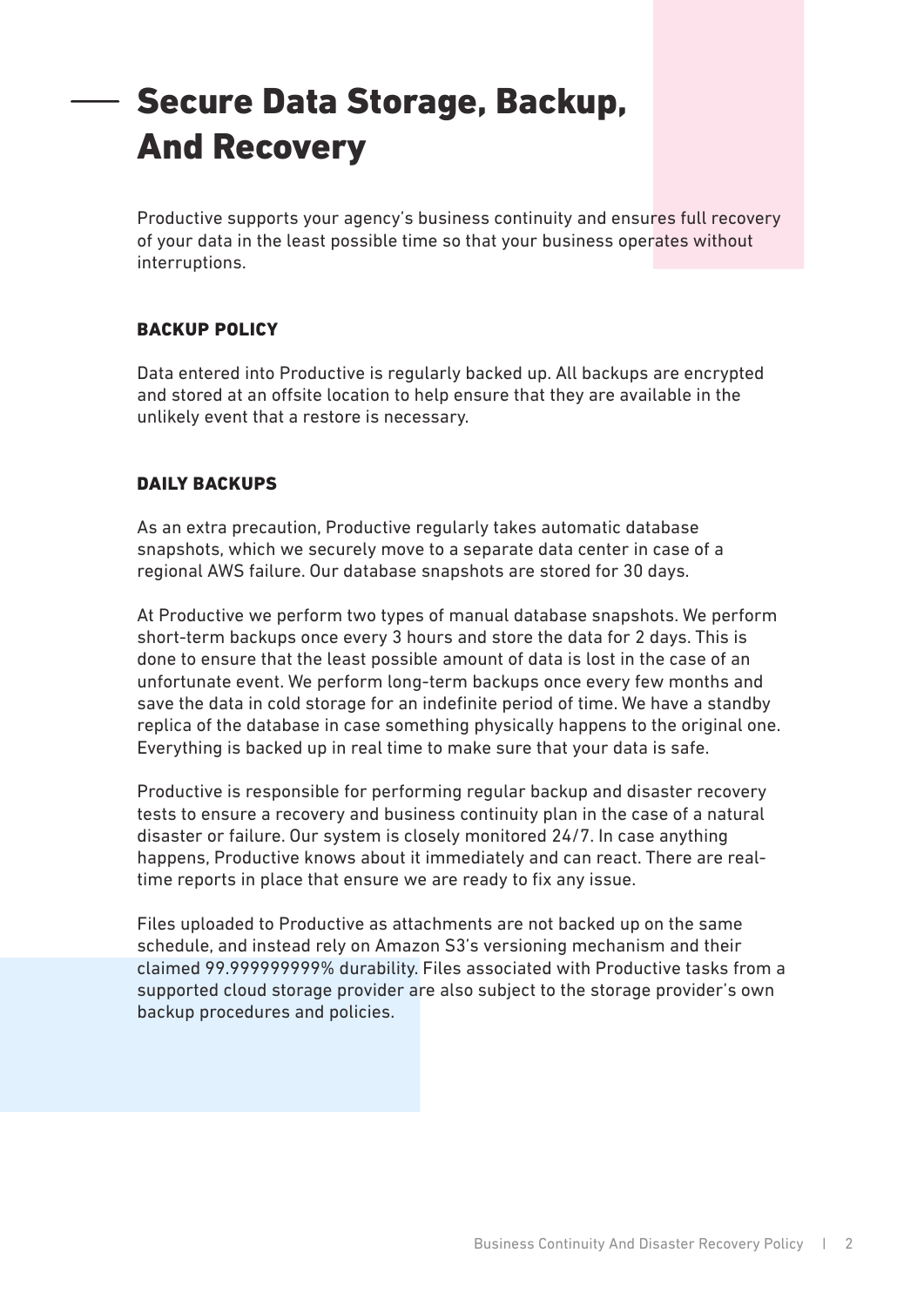## SERVER ACCESS AND LOCATION

To ensure your business continuity and protect your business against major disruptions such as cyber-attacks, natural disasters or supply failures, Productive is hosted entirely on Amazon Web Services (AWS), which is hosted in Europe (eu-west-1).

The precise location of AWS data centers is known only to Amazon employees who have a legitimate business need to have such information. Amazon provides a highly secure architecture and restricts unauthorized access to their systems.

We use multiple independent systems to provide load balancing (Enterprise Load Balancers, or ELB service), compute power (Elastic Compute Cloud, or EC2 service), scalable and redundant databases (Relational Database Service, or RDS) and storage (S3, EFS and Glacier).

We use multiple independent AWS services in order to achieve:

- Load balancing Application Load Balancer (ALB)
- Computing Elastic Compute Cloud (EC2), Elastic Container Service (ECS)
- Scalable and redundant databases Relational Database Service (RDS)
- In-memory queues and caching ElasticCache
- Storage Simple Storage Service (S3)
- Content delivery CloudFront

#### PHYSICAL SECURITY

AWS is well known for its highly controlled data centers worldwide. AWS ofers a robust physical security program with multiple certifications, including an **SSAE 16 certification. A number of physical controls are in place to prevent any** kind of unauthorized access. To learn more about AWS data storage, backup and recovery, please visit: https://aws.amazon.com/security/